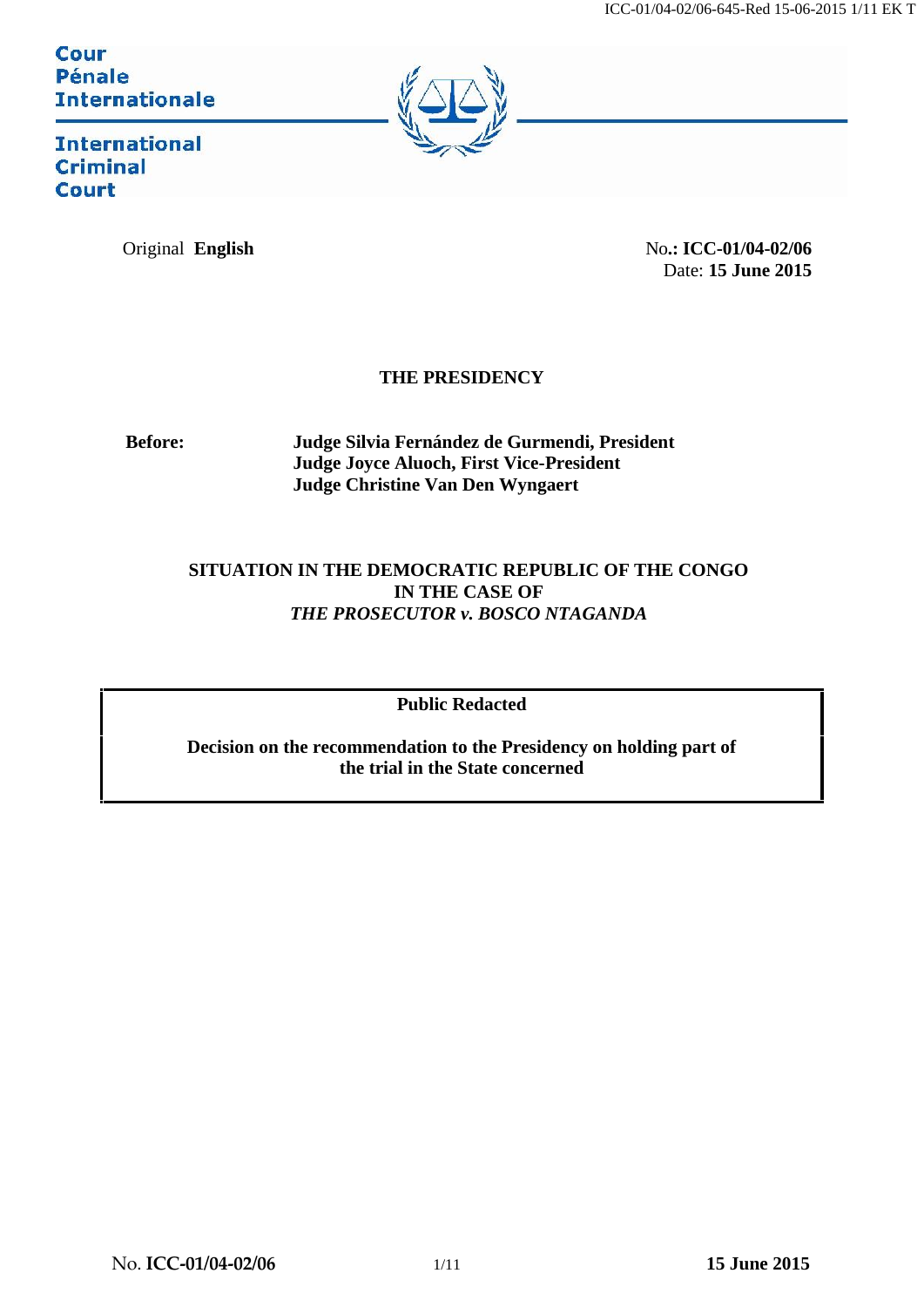## **Decision to be notified in accordance with regulation 31 of the** *Regulations of the Court*

**to:**

| The Office of the Prosecutor<br>Ms Fatou Bensouda<br>Mr James Stewart<br>Ms Nicole Samson<br><b>Legal Representatives of Victims</b><br>Ms Sarah Pellet<br>Mr Dmytro Suprun<br><b>Unrepresented Victims</b><br>The Office of Public Counsel for<br><b>Victims</b><br>Ms Paolina Massidda | <b>Counsel for Bosco Ntaganda</b><br>Mr Stéphane Bourgon<br>Mr Luc Boutin<br><b>Legal Representatives of Applicants</b><br><b>Unrepresented Applicants for</b><br><b>Participation/Reparation</b><br>The Office of Public Counsel for the<br><b>Defence</b> |                                                                                                            |                                |
|------------------------------------------------------------------------------------------------------------------------------------------------------------------------------------------------------------------------------------------------------------------------------------------|-------------------------------------------------------------------------------------------------------------------------------------------------------------------------------------------------------------------------------------------------------------|------------------------------------------------------------------------------------------------------------|--------------------------------|
|                                                                                                                                                                                                                                                                                          |                                                                                                                                                                                                                                                             | <b>States' Representatives</b><br><b>Competent Authorities for</b><br>the Democratic Republic of the Congo | <b>Amicus Curiae</b>           |
|                                                                                                                                                                                                                                                                                          |                                                                                                                                                                                                                                                             | <b>REGISTRY</b>                                                                                            |                                |
|                                                                                                                                                                                                                                                                                          |                                                                                                                                                                                                                                                             | Registrar<br>Mr Herman von Hebel                                                                           | <b>Counsel Support Section</b> |
| <b>Victims and Witnesses Unit</b>                                                                                                                                                                                                                                                        | <b>Detention Section</b>                                                                                                                                                                                                                                    |                                                                                                            |                                |
| <b>Victims Participation and Reparations</b><br>Section                                                                                                                                                                                                                                  | <b>Others</b><br><b>Trial Chamber VI</b>                                                                                                                                                                                                                    |                                                                                                            |                                |

<u>expertise</u>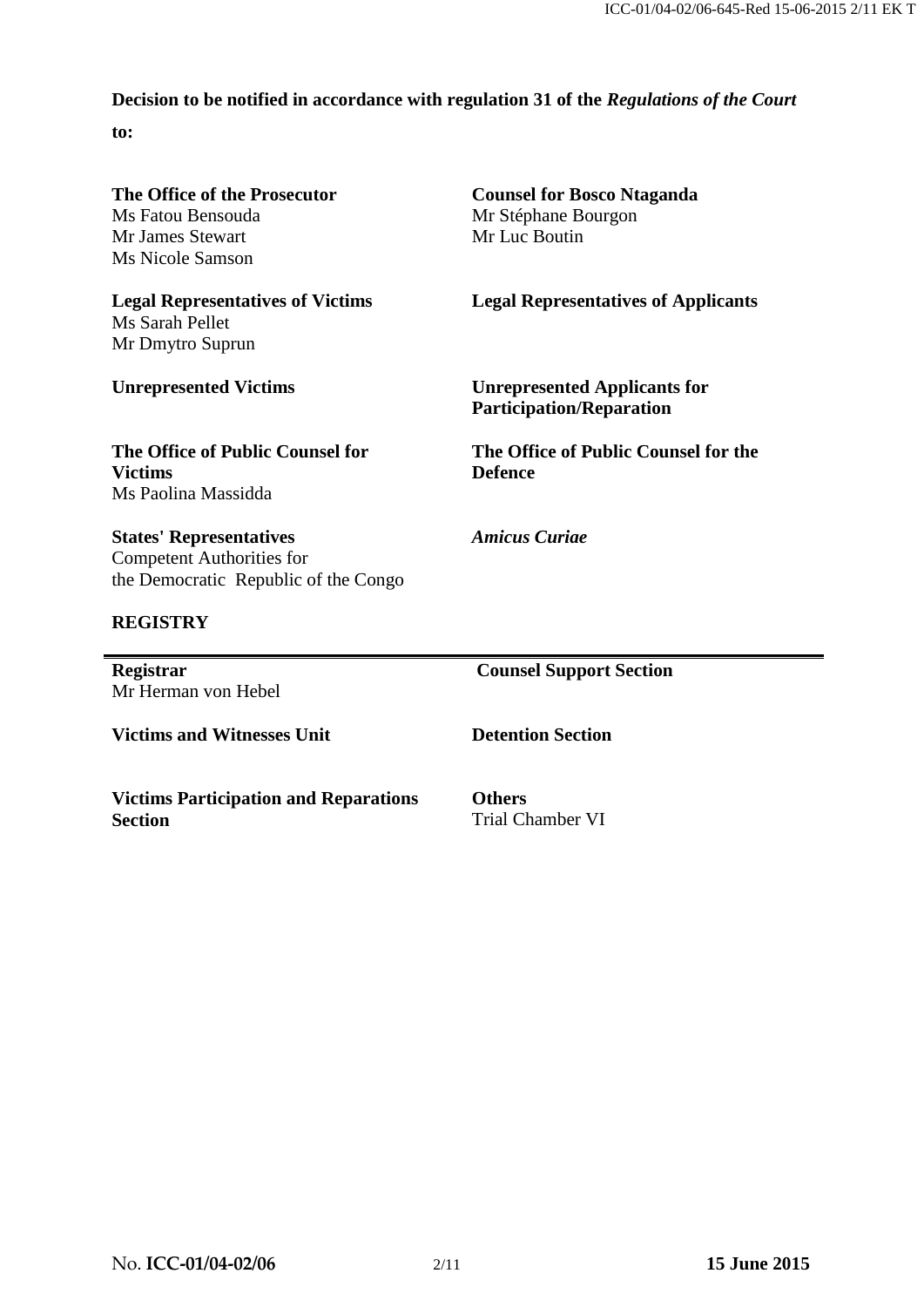The Presidency of the International Criminal Court ("Court") has before it the "Recommendation to the Presidency on holding part of the trial in the state concerned" ("recommendation") of Trial Chamber VI ("Chamber") in the case of *The Prosecutor v Bosco Ntaganda* ("case").<sup>1</sup>

The opening statements in the case shall be held at the seat of the Court at The Hague for the reasons set forth below.

### **I. COMPOSITION OF THE PRESIDENCY**

- 1. On 20 March 2015, Judge Kuniko Ozaki, member of the Chamber and Second Vice- President, filed a request before the remaining members of the Presidency wherein she asked to be excused from deliberating on the recommendation.<sup>2</sup> On 24 March 2015, the remaining members of the Presidency granted this request.<sup>3</sup> On the same date, Judge Sanji Mmasenono Monageng assumed responsibilities as a member of the Presidency in accordance with regulations 10 and 11(2) of the Regulations of the Court for the purpose of deliberating on the recommendation.<sup>4</sup>
- 2. On 29 May 2015, Judge Monageng was replaced by Judge Christine Van Den Wyngaert. This replacement resulted from the inability of Judge Monageng to be present at the briefing to the Presidency from the Registrar and participate in subsequent deliberations on the recommendation on 3 June 2015. This inability had the effect of rendering Judge Monageng "unavailable" pursuant to regulation 11(2) of the Regulations of the Court and as of 29 May 2015 "her responsibilities as a member of the Presidency [were] carried out by" Judge Van Den Wyngaert in accordance with regulation 10.

<sup>&</sup>lt;sup>1</sup> 19 March 2015, ICC-01/04-02/06-526 ("Recommendation").<br><sup>2</sup> Request to be excused from the Presidency for the purposes of its decision on Trial Chamber VI's "Recommendation to the Presidency on holding part of the trial in the State concerned", ICC-01/04-02/06-526,

<sup>2015/</sup>PRES/00114.<br> $3$  Decision replacing a member of the Presidency for the purpose of deliberating on the recommendation submitted to the Presidency by Trial Chamber VI, 23 April 2015, ICC-01/04-02/06-569, Annex I. <sup>4</sup> *Id*.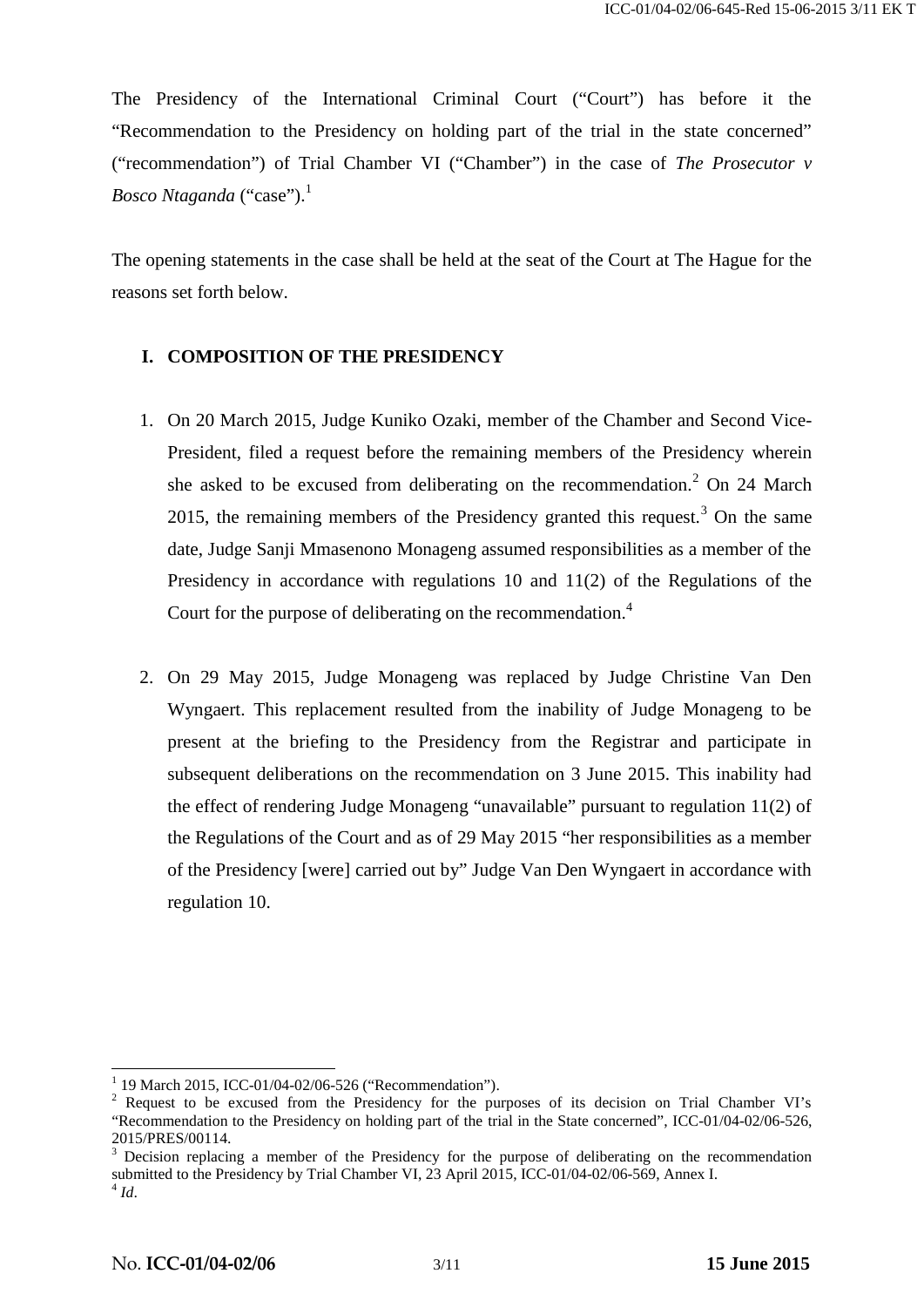# **II. RECOMMENDATION BY THE CHAMBER AND SUPPLEMENTAL SUBMISSIONS BY PARTIES AND PARTICIPANTS AFTER THE RECOMMENDATION**

- 3. On 19 March 2015, after receiving reports from the Registry and written and oral submissions from the parties and participants, $5$  the Chamber recommended to the Presidency, pursuant to rule 100(2) of the Rules of Procedure and Evidence ("Rules"), that the Court hold part of the trial in the case in Bunia, in the Democratic Republic of the Congo ("DRC").<sup>6</sup>
- 4. The Chamber emphasised that its recommendation was made "with the intention of bringing the work of the Court closer to the most affected communities".<sup>7</sup> The Chamber considered that a combination of measures served to do so. These measures included: (i) enabling attendance at the hearings; (ii) facilitating local and international media coverage of the hearings (possibly by live feed for radio or audio video broadcast); (iii) producing and disseminating a summary of the hearings (including in video format); and (iv) the physical proximity of the hearings to the locations of the alleged crimes.<sup>8</sup>
- 5. However, the Chamber was concerned with and sought to address certain issues raised by the Prosecution. The Chamber emphasised its awareness of the "changeable security environment" in the region around Bunia and the need to monitor this continually in making any ultimate decision on whether part of the proceedings in the

<sup>&</sup>lt;sup>5</sup> Registry Report pursuant to oral order of 17 October 2014,21 November 2014, ICC-01/04-02/06-404; Prosecution submissions on conducting part of the trial *in situ*, 28 November 2014, ICC-01/04-02/06-409-Conf- Exp; Observations on behalf of Mr Ntaganda on the Possibility of Holding Part of the Trial in the DRC or Some Nearby Location, 28 November 2014, ICC-01/04-02/06-408-Conf; Joint submissions of the Common Legal Representatives on the possibility to hold a part of trial proceedings *in situ*, 28 November 2014, ICC-01/04- 02/06-407-Conf; Transcript of hearing of 2 December 2014, 2 December 2014, ICC-01/04-02/06-T-17-Conf- ENG, p. 20, line 15 to p. 29, line 11; Order scheduling a status conference on 17 February 2015 and setting the agenda, 22 January 2015, ICC-01/04-02/06-429, para. 2; Registry revised feasibility report on trial *in situ*, 2 February 2015, ICC-01/04-02/06-438, with Annex A; Prosecution supplementary submissions on conducting part of the trial *in situ*, 13 February 2015, ICC-01/04-02/06-457-Conf-Exp; Transcript of hearing of 17 February 2015, ICC-01/04-02/06-T-18-Conf-ENG, p. 23, line 14 to p. 34, line 24; Addendum to "Registry revised feasibility report on trial in situ" (ICC-01/04-02/06-438), dated 2 February 2015, 12 March 2015, ICC-01/04- 02/06-505-Conf; E-mail from Legal Officer of the Chamber to the parties and participants on 12 March 2015 at 15:42; Victims' observations on the Addendum to "Registry revised feasibility report on trial *in situ*" (ICC- 01/0402/06-438), dated 2 February 2015, 16 March 2015, ICC-01/04-02/06-512-Conf; Prosecution additional observations on conducting part of the trial *in situ*, 16 March 2015, ICC-01/04-02/06-516-Conf.<br>
<sup>6</sup> Recommendation, *supra* note 1, p. 14.<br>
<sup>7</sup> *Id.* para. 21.<br>
<sup>8</sup> *Id.* paras. 22-23.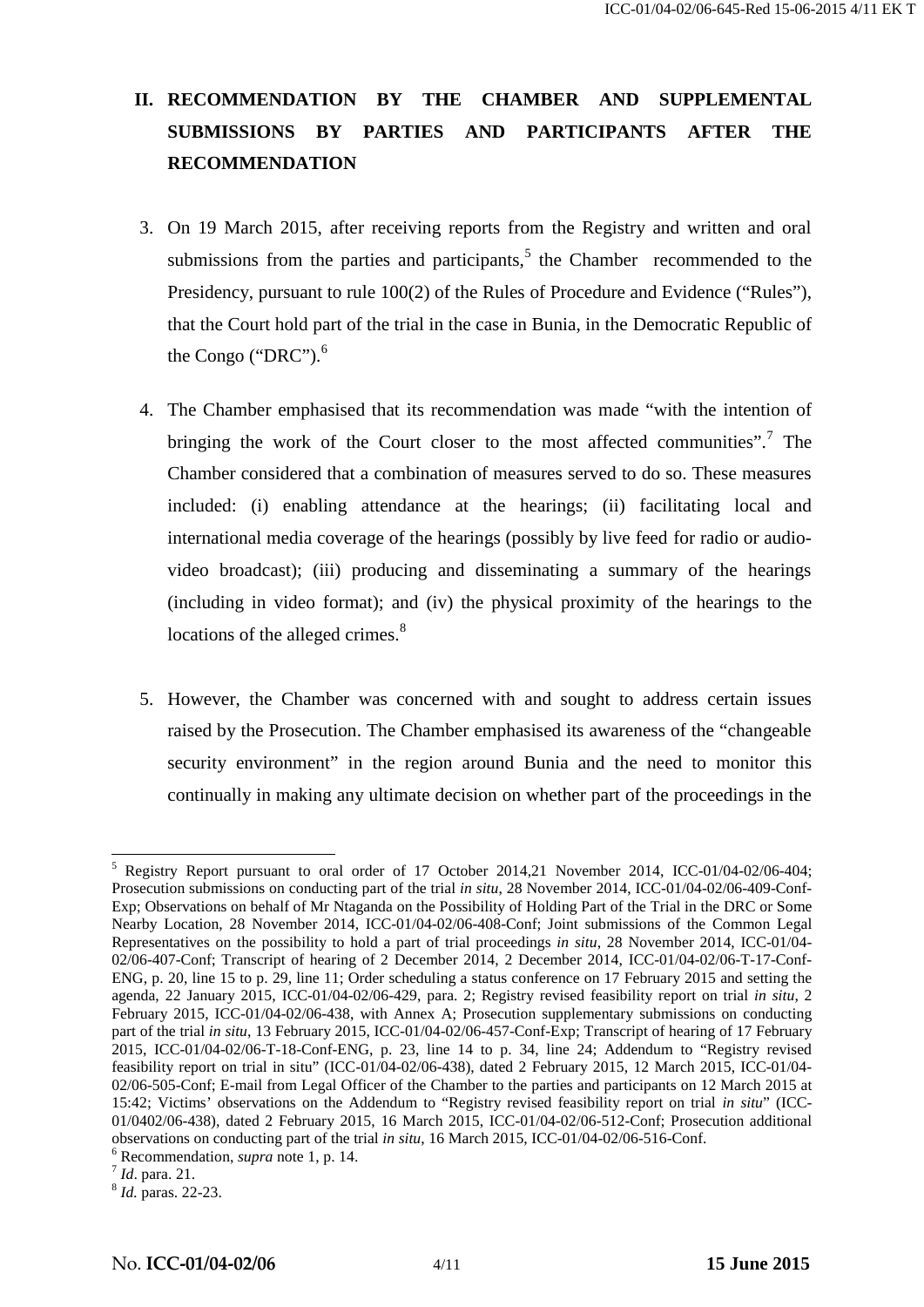case ought to be held in Bunia.<sup>9</sup>

- 6. Finally, the Chamber recalled that it is for the Presidency to engage in further cooperation consultations with the United Nations Organization Stabilization Mission in the DRC ("MONUSCO") and the DRC.<sup>10</sup> It noted that cooperation arrangements had not yet been finalised with those authorities but that the Registry had indicated that the proposal to hold part of the proceedings in the DRC had been met, in principle, with "agreement, [and] a positive reaction" from both the DRC and MONUSCO.<sup>11</sup>
- 7. On the basis of the above analysis, the Chamber found that it was in the interests of justice to recommend to the Presidency, pursuant to rule 100(2) of the Rules, that the opening statements of the trial in the case be held in Bunia, DRC.<sup>12</sup>
- 8. On 21 April 2015, the Prosecution filed further submissions with the Presidency.<sup>13</sup> The Prosecution submitted that holding the proceedings in Bunia [REDACTED].<sup>14</sup> The Prosecution further submitted that [REDACTED]<sup>15</sup> [REDACTED].<sup>16</sup>
- 9. On 29 May 2015, the Prosecution reiterated the concerns above and pointed to the volatile security situation,  $[REDACTED]$ <sup>17</sup>. The Prosecution further submitted that [REDACTED].<sup>18</sup> It was also submitted that [REDACTED].<sup>19</sup>
- 10. On 10 June 2015, the Prosecution reiterated these concerns.<sup>20</sup>
- 11. At the Status Conference held on 2 June 2015, the legal representatives of victims submitted to the Chamber that based on a survey of victims living in various villages

<sup>&</sup>lt;sup>9</sup> *Id.* para. 24. <sup>10</sup> *Id.* paras. 14, 26 (citing Prosecution Supplementary Submissions, ICC-01/04-02/06-457-Conf, *supra* note 5, para. 16).

<sup>&</sup>lt;sup>1</sup> Recommendation, *supra* note 1, para. 26 (citing Second Report, ICC-01/04-02/06-438-Conf-Exp-AnxA, supra note 5, paras. 5-8).<br>
<sup>12</sup> Recommendation, *supra* note 1, para. 23 and p. 14.<br>
<sup>13</sup> [REDACTED] ICC-01/04-02/06-565-Conf-Exp.<br>
<sup>14</sup> *Id.* para. 14.<br>
<sup>15</sup> *Id.* para. 18.<br>
<sup>16</sup> *Id.* paras. 18-19.<br>
<sup>17</sup> [REDACTED] IC

<sup>&</sup>lt;sup>20</sup> [REDACTED] ICC-01/04-02/06-636-Conf-Exp. paras. 3-6, 9.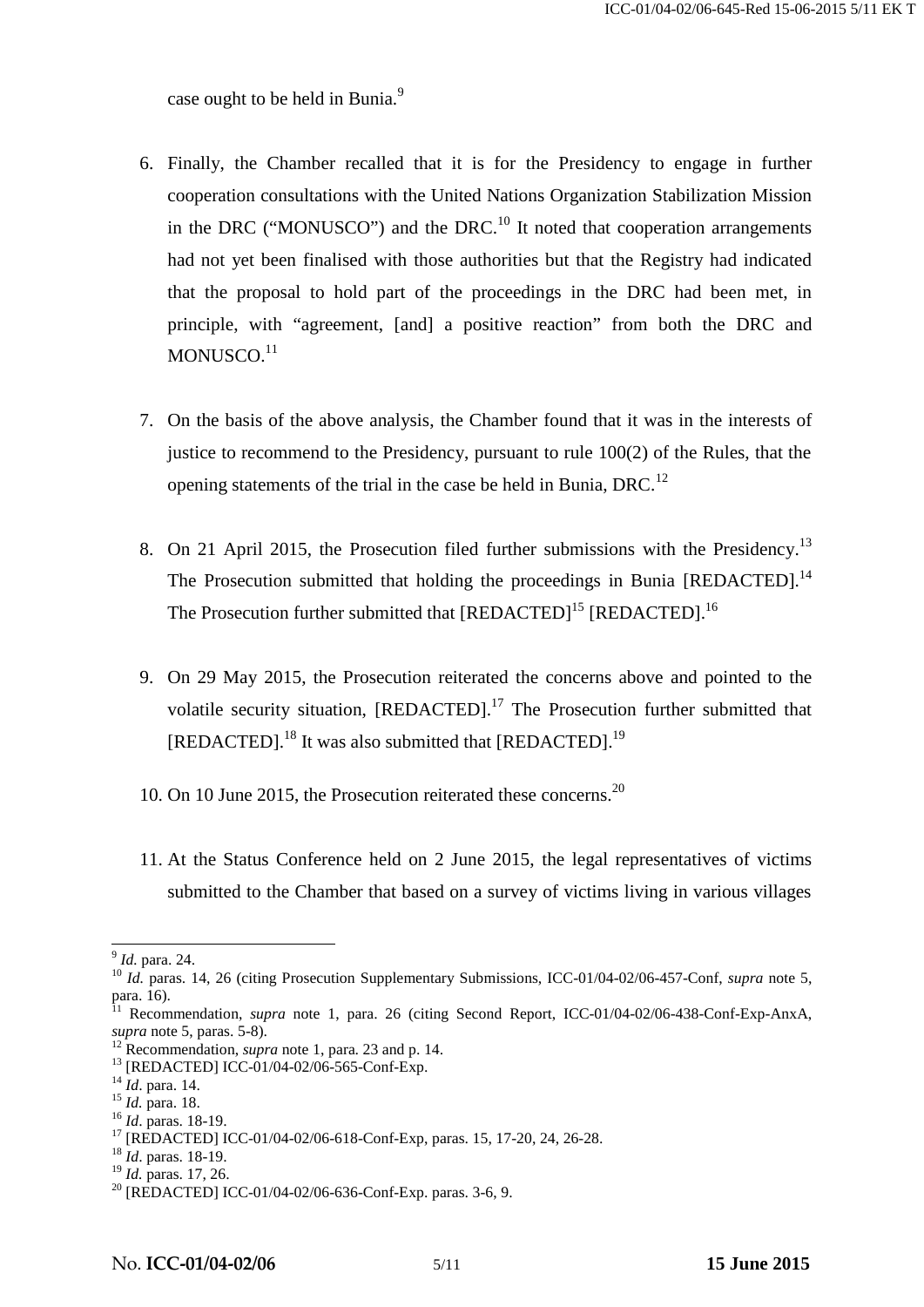in the area, victims had expressed fear for their own security.<sup>21</sup> fear of heightened ethnic tension<sup>22</sup> and concern that the accused's return would remind them of the suffering and trauma experienced during the events in the case. $^{23}$ 

#### **III. REPORTS BY THE REGISTRY**

- 12. On 1 June 2015, during a joint meeting of the Presidency, the Chamber and the Registrar, the Registrar reported orally on the operational aspects of holding the proceedings in Bunia ("Report of 1 June"). The Registrar reported that the perception of the Court and its profile would benefit greatly from holding the opening statements in Bunia. He also reported that while an agreement with the DRC had not been finalised, the DRC remained supportive of holding part of the proceedings in Bunia. He reported further that a memorandum of understanding with the DRC and MONUSCO was in the process of being finalised. The Registrar indicated that certain logistical arrangements had been put in place, pending the final decision of the Presidency. He also stressed the importance of effective outreach to those affected by proceedings in Bunia. The Registrar reported that general security issues, particularly the security of victims and witnesses, remained a concern. The Registrar was asked by the Presidency to prepare a further report addressing these issues.
- 13. On 9 June 2015, upon request by the Presidency, the Registrar submitted a written report to the Presidency ("Report of 9 June").<sup>24</sup> The Registrar highlighted the willingness of MONUSCO and the DRC to cooperate and assist the Court in holding the proceedings in Bunia.<sup>25</sup> In addition, he reported that the Court was prepared from a logistical perspective to move the proceedings to Bunia and confirmed that suitable arrangements had been made for the detention location of the accused and the accommodation of the Court's elected officials and staff.<sup>26</sup>
- 14. In contrast, the Registrar reported concerns by participating victims as to the increased instability and risk to their and their families' security as well as the

<sup>&</sup>lt;sup>21</sup> Status Conference held on 2 June 2015, ICC-01/04-02/06-T-20-CONF-ENG, p. 15, lines 4-15.<br><sup>22</sup> *Id*. p. 15 lines 22-25, p. 16, lines 8-13<br><sup>23</sup> *Id*. p. 15 lines 17-21, p. 16, lines 1-2.

<sup>&</sup>lt;sup>24</sup> Registry report on in situ, 2015/PRES/00189.<br><sup>25</sup> *Id.* p. 8. <sup>26</sup> *Id.* p. 5.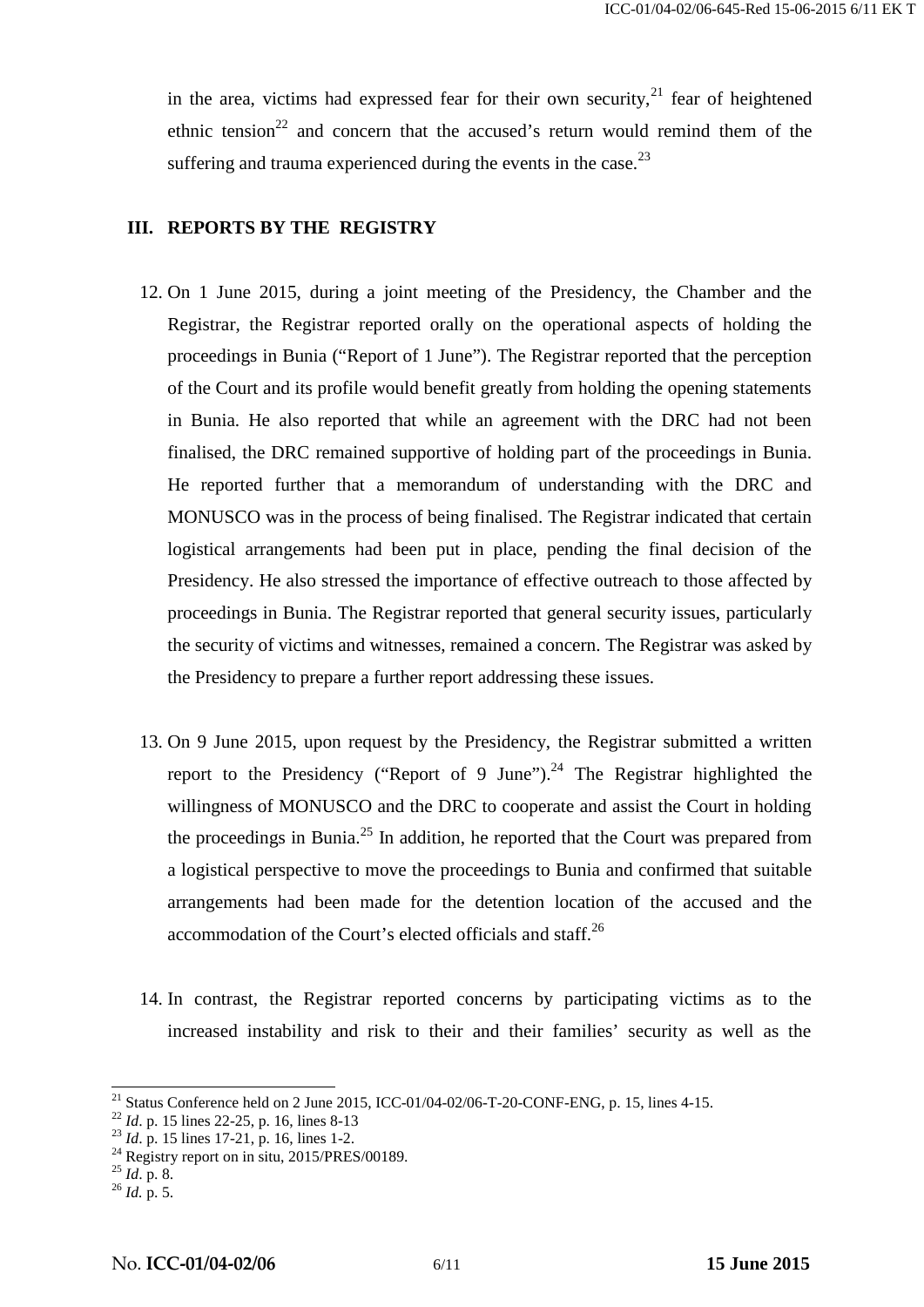heightened risk for witnesses in Bunia.<sup>27</sup> The Registrar submitted that [REDACTED].<sup>28</sup> The Registrar reported that a number of the victims had expressed concerns to the legal representatives of victims that the probability of tensions between supporters and opponents of the accused would increase if proceedings were held in Bunia.<sup>29</sup> Moreover, the Registrar reported additional challenges regarding the risk of an unexpected increase in costs and a very narrow timeframe within which the outreach strategy would need to be implemented.<sup>30</sup>

15. The Registrar noted the co-operative attitude of MONUSCO and the willingness of the DRC to assist with holding the proceedings in Bunia.<sup>31</sup> However, in light of certain risks and challenges, such as the instability and risk to the victims, their families and witnesses, uncertainty over the final cost and the difficulties in implementing an outreach strategy, the Registrar submitted that the success of holding the hearings in situ could not be guaranteed. $32$ 

### **IV. APPLICABLE LAW AND DETERMINATION BY THE PRESIDENCY**

- 16. The Presidency notes paragraphs 1 and 3 of Article 3 and Article 62 of the Rome Statute ("Statute") as well as Rule 100 of the Rules.
- 17. In deciding whether to move the place of the proceedings, the Presidency shall consider whether the interests of justice would be served by such a move, giving careful consideration to the following:
	- a. the recommendation of the Chamber;
	- b. the arguments of the parties, participants and Registry for and against holding proceedings away from the seat of the Court; and
	- c. the correspondence between the Court and any State or international organisation in relation to moving the proceedings away from the seat of

<sup>27</sup> *Id*. p. 6-7. <sup>28</sup> *Id.* p. 6.

<sup>29</sup> *Id*. p. 8. <sup>30</sup> *Id*. p. 9. <sup>31</sup> *Id*. p. 8. <sup>32</sup> *Id*. p. 8-9.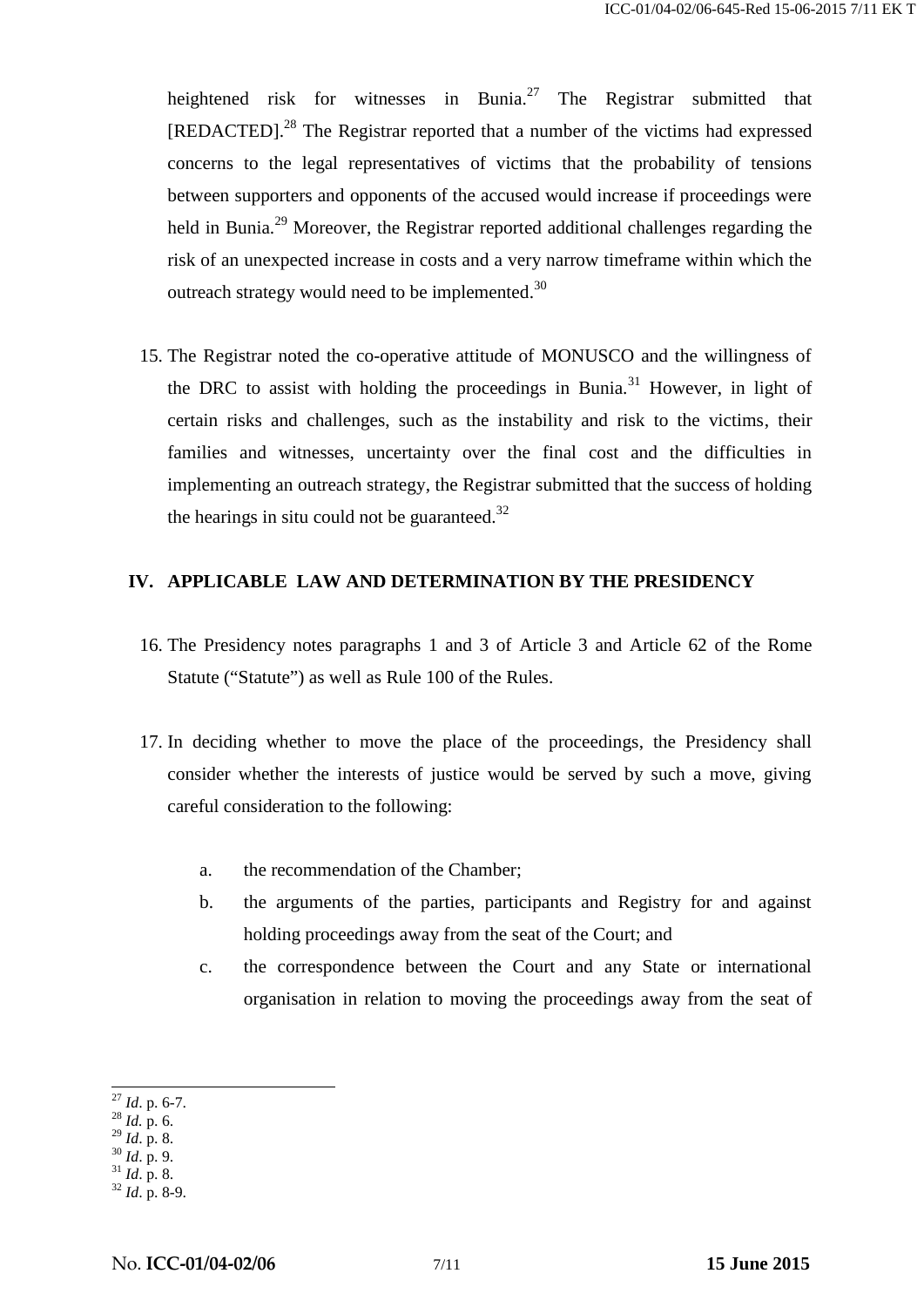### the Court  $33$

- 18. The Presidency shall also consider the following factors:
	- a. security issues;
	- b. the costs of holding proceedings outside The Hague;
	- c. the potential impact upon victims and witnesses;
	- d. the length and purpose of the proceedings to be held away from the seat of the Court;
	- e. the potential impact on the perception of the Court; and
	- f. the potential impact on other proceedings before the Court.<sup>34</sup>
- 19. It is recalled that this decision of the Presidency, taken in consultation with the Chamber, concerns whether it is desirable and in the interests of justice to sit in Bunia.
- 20. With respect to security, the Presidency has considered the potential risks and whether those risks were acceptable or manageable, taking into account the paramount importance of ensuring the safety of victims and witnesses and Court's officials as well as the security of the local communities involved.  $35$  In assessing those risks, the Presidency took into account the concerns contained in the Chamber's recommendation,<sup>36</sup> the Prosecution's submissions,<sup>37</sup> the legal representatives of victims<sup>38</sup> and the Registrar's Reports of 1 and 9 June 2015, respectively. Moreover, as the Chamber has noted, the security situation in Bunia is "changeable" and may worsen.<sup>39</sup>
- 21. On the issue of costs, the Presidency has considered whether the estimated costs of holding proceedings in Bunia were so unreasonable as to outweigh any potential

<sup>&</sup>lt;sup>33</sup> See also Decision of the Plenary of Judges on the Joint Defence Application for a Change of Place where the Court Shall Sit for Trial in the case of The Prosecutor v. William Samoei Ruto and Joshua Arap Sang, 26 August 2013, ICC-01/09-01/11-875-Anx, para. 11.<br>
<sup>34</sup> *Id.* para. 12.<br>
<sup>35</sup> *Id.* para. 13.<br>
<sup>36</sup> Recommendation, *supra* note 1, para. 24.<br>
<sup>37</sup> *Id.* para. 14 (citing Prosecution Supplementary Submissions, ICC-01/04-02/

<sup>13);</sup> ICC-01/04-02/06-565-Conf-Exp, *supra* note 13; ICC-01/04-02/06-618-Conf-Exp, *supra* note 17. <sup>38</sup> Status Conference, *supra* note 21, ICC-01/04-02/06-T-20-CONF-ENG, pp. 15-16.

<sup>&</sup>lt;sup>39</sup> Recommendation, *supra* note 1, para. 24, ICC-01/04-02/06-T-20-CONF-ENG, *supra* note 21, p. 15, lines 4-16.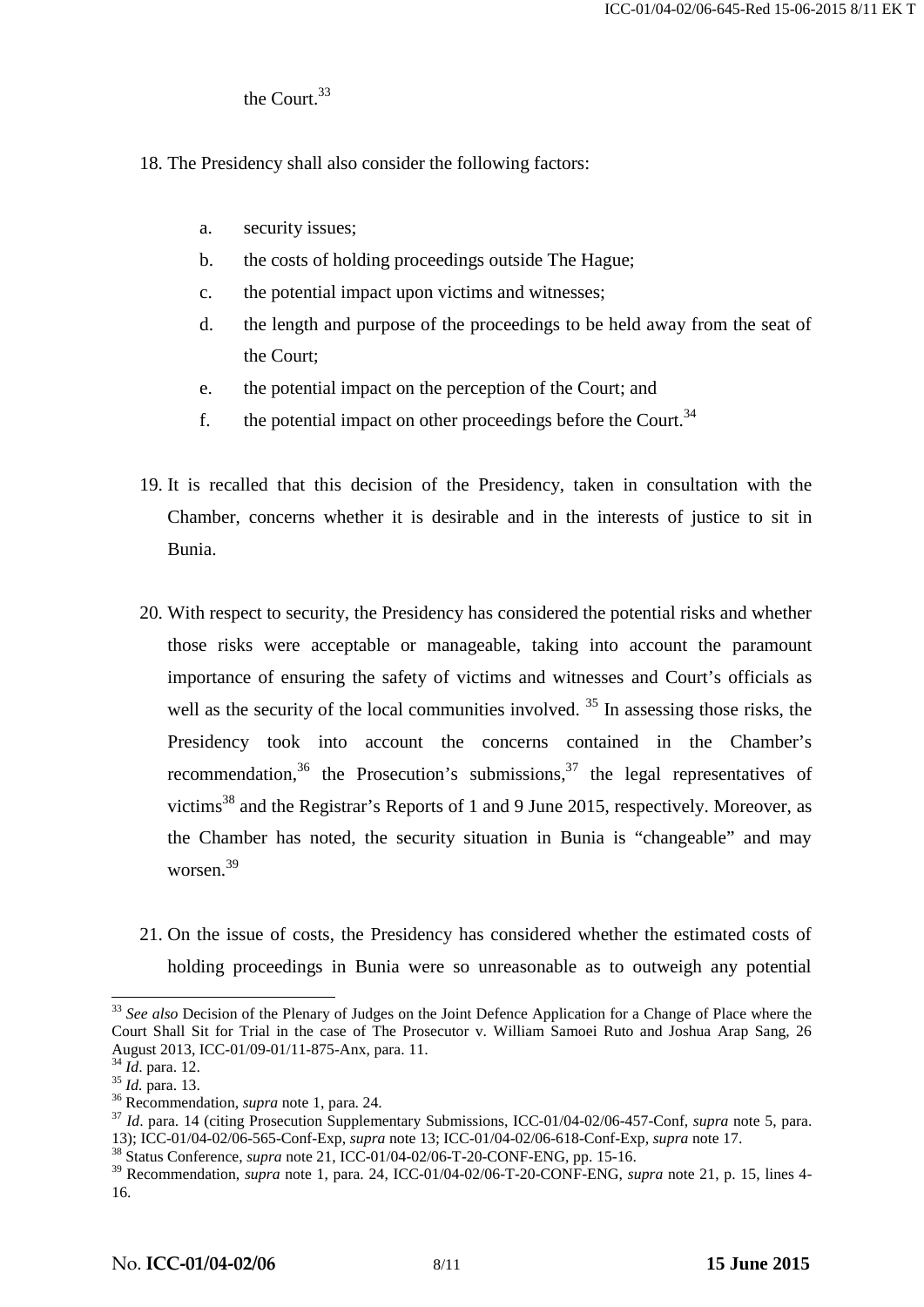benefits,<sup>40</sup> taking into account the overall budgetary resources of the Court as well as the difficulties in ascertaining the final costs of the operation.<sup>41</sup> In this regard, the Presidency has noted the increasing costs associated with the change of place of the proceedings, which at the time of the Registry's submission of his Report of 9 June 2015 amounted to more than  $600\,000$ .<sup>42</sup> The Registrar reported that "the final cost" can only be calculated when the MONUSCO provides their final confirmation of costing",<sup>43</sup> further adding that this figure could rise unexpectedly.<sup>44</sup>

- 22. The Presidency has considered whether the holding of the opening statements in Bunia would have an impact upon victims and witnesses and, if so, the nature and extent thereof.<sup>45</sup> The Presidency recalls that many victims were concerned that holding the proceedings in Bunia may compromise their security.<sup>46</sup> In particular, the Presidency has noted the Registrar's Report of 9 June 2015 that [REDACTED].<sup>47</sup> The Presidency has also considered the prospect that the accused's return would remind victims of their suffering and trauma, as expressed through the legal representatives of victims.<sup>48</sup>
- 23. The Presidency also has considered whether the length and purpose of holding the opening statements in Bunia were in line with the Chamber's recommendation and commensurate with the projected costs and objective of the operation namely, bringing the proceedings of the Court closer to the affected communities and to where the alleged events occurred.<sup>49</sup> In particular, the Presidency has noted the Chamber's recommendation that the holding of opening statements in Bunia is very effective in achieving the purpose of bringing the work of the Court to those most affected by the events in the case. The Presidency has noted the Registry's report of 1 June 2015 that the logistics of holding the proceedings in Bunia safely may result in the affected communities having limited access to them. Moreover, the Presidency has noted the victims' concerns regarding the probability of tension between supporters and

<sup>&</sup>lt;sup>40</sup> ICC-01/09-01/11-875-Anx, *supra* note 33, para. 13.<br>
<sup>41</sup> Id.<br>
<sup>42</sup> Registry report on in situ, *supra* note 24, Annex 6.<br>
<sup>43</sup> Registry report on in situ, *supra* note 24, p. 6.<br>
<sup>44</sup> Id. p. 9.<br>
<sup>45</sup> ICC-01/09-01/11

<sup>&</sup>lt;sup>47</sup> Registry report on in situ, *supra* note 24, p. 6.<br><sup>48</sup> Status Conference, *supra* note 21, ICC-01/04-02/06-T-20-CONF-ENG, p. 15 lines 17-21, p. 16, lines 1-2.

<sup>49</sup> ICC-01/09-01/11-875-Anx, *supra* note 33, para. 13.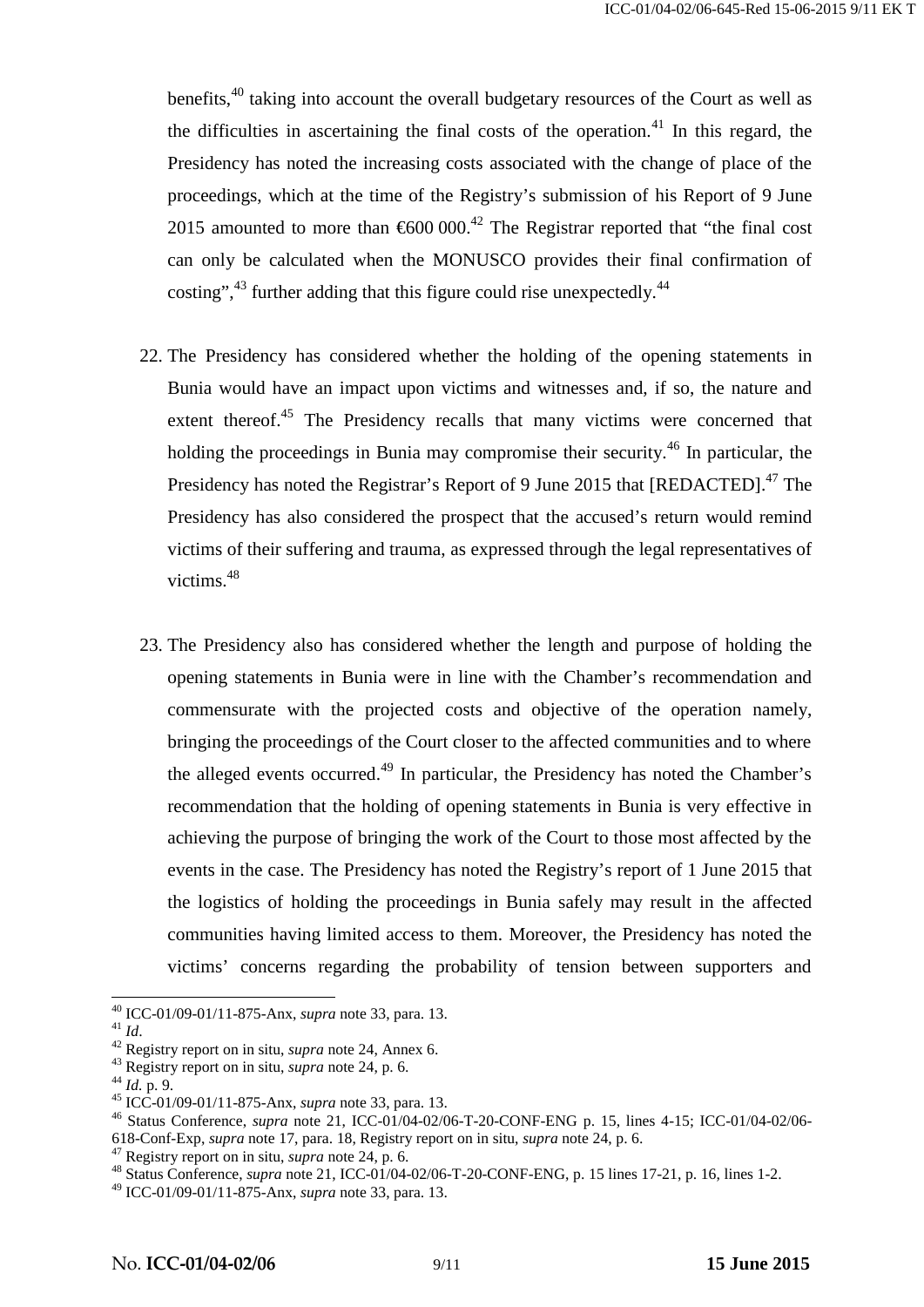opponents of the accused, as reflected in the Registrar's report of 9 June;  $50^{\circ}$  and further concerns that holding proceedings in Bunia could increase the likelihood of reprisals against people in Bunia and would increase ethnic tension.<sup>51</sup>

- 24. On the potential impact on the perception of the Court, the question is whether public understanding of the Court and its profile would benefit from holding proceedings in Bunia.<sup>52</sup> The Presidency has noted the Registrar's view, expressed in his Report of 1 June 2015, that in this respect, holding the opening statements in Bunia would be beneficial. However, the Presidency has also noted the Registrar's Report of 9 June 2015 in which he has expressed his concern that should holding the proceedings in Bunia result in victims and witnesses withdrawing from the proceedings, the public image of the Court would be negatively affected.<sup>53</sup>
- 25. Due to the short length of the proceedings contemplated in Bunia, the Presidency has not deemed it necessary to consider the potential impact on other proceedings currently before the Court.<sup>54</sup>
- 26. Before weighing the abovementioned factors, the Presidency notes that holding proceedings away from the seat of the Court may, in principle, contribute to a better perception of the Court and bring the proceedings closer to the affected communities. The Presidency also notes the excellent co-operation and willingness of both the DRC and MONUSCO to facilitate the holding of the proceedings in Bunia. However, the Presidency notes that the benefits of holding such proceedings in situ must be appropriately weighed against all abovementioned factors. In the particular circumstances at hand, the Presidency notes the increased cost of holding the proceedings in Bunia and the possibility that this may increase even further. Additionally, the Presidency notes that the affected communities will have limited access to the proceedings, given their length and nature. Most importantly, the

<sup>&</sup>lt;sup>50</sup> Registry report on in situ, *supra* note 24, p. 8.<br>
<sup>51</sup> ICC-01/04-02/06-618-Conf-Exp, *supra* note 17, para. 18; ICC-01/04-02/06-T-20-CONF-ENG, *supra* note 21,<br>
p. 15 lines 22-25, p. 16 lines 8-13.<br>
<sup>52</sup> ICC-01/09-0

<sup>&</sup>lt;sup>53</sup> Registry report on in situ, *supra* note 24, p. 6.<br><sup>54</sup> ICC-01/09-01/11-875-Anx, *supra* note 33, para. 13. Depending on the envisaged length of the proceedings, the Presidency may consider the extent to which the Court could conduct and support proceedings taking place simultaneously at the seat of the Court in The Hague, the extent of any potential disruption to those proceedings caused by holding proceedings away from The Hague and the extent to which such disruption was acceptable or manageable.